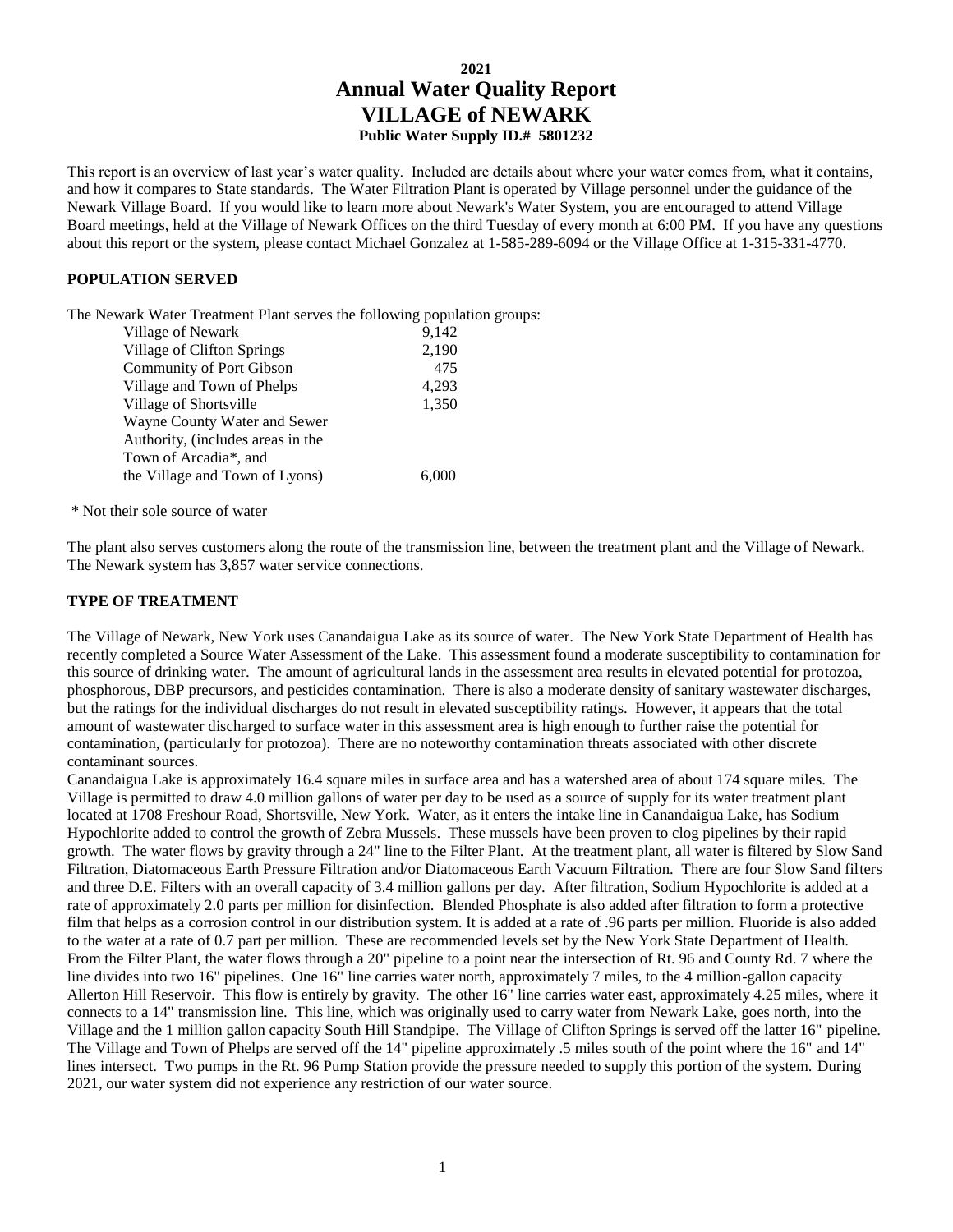Our system is one of many drinking water systems in New York State that provides drinking water with a controlled, low level of fluoride for consumer dental health protection. According to the United States Centers for Disease Control, fluoride is very effective in preventing cavities when present in drinking water at a properly controlled level. To ensure that the fluoride supplement in your water provides optimal dental protection, we the Village of Newark monitor fluoride levels on a daily basis to make sure fluoride is maintained at a target level of 0.7 mg/l at an optimal range from 0.7 to 1.2 mg/l, (parts per million) EPA requirement. During 2021 monitoring showed that fluoride levels in your water system were within 0.2 mg/l of the target level for 94% of the time. None of the monitoring results showed fluoride at levels that approach the 2.2 mg/l MCL for fluoride.

#### **EMERGENCY SUPPLY**

The Village has an interconnection with Wayne County Water & Sewer Authority (WCWSA). This connection can supply Village residents with water if any disruption in the water system occurs.

#### **WATER ACCOUNTING - 2021**

| Total water produced at Treatment Plant               | 769,067,000 gallons |
|-------------------------------------------------------|---------------------|
| Total water metered to customers                      | 636,526,780 gallons |
| Total un-metered water, (fires, hydrants, leaks etc.) | 59,818,839 gallons  |
| Percent unaccounted for                               | 9.45 %              |
|                                                       |                     |
| Cost to the Consumer Per 1,000 Gallons                | \$2.90              |
| Average Single Family usage, Per Quarter              | 20,500 Gallons      |

#### **WATER QUALITY - How do you know your water is safe?**

The sources of drinking water (both tap water and bottled water), include rivers, lakes, streams, ponds, reservoirs, springs and wells. As water travels over the surface of the land or through the ground, it dissolves naturally occurring minerals and, in some cases, radioactive material. It can also pick up substances resulting from the presence of animals or from human activities. Contaminants that may be present in source water include: microbial contaminants; inorganic contaminants; pesticides and herbicides; organic chemical contaminants; and radioactive contaminants. In order to ensure that tap water is safe to drink, the State and the EPA prescribe regulations, which limit the amount of certain contaminants in water provided by public water systems. State Health Department and FDA regulations establish limits for contaminants in bottled water, which must provide the same protection for public health. Drinking water, including bottled water, may reasonably be expected to contain at least small amounts of some contaminants. The presence of contaminants does not necessarily indicate that water poses a health risk. More information about contaminants and potential health effects can be obtained by calling the EPA's Safe Drinking Water Hotline at (1-800-426-4791).

Under the Safe Drinking Water Act (SDWA), the United States Environmental Protection Agency, (EPA), sets national limits on contaminant levels to ensure safety of your drinking water. A **Maximum Contaminant Level Goal, (MCLG),** is the level of a contaminant in drinking water below which there is no known or expected risk to health. MCLGs allow for a margin of safety. A **Maximum Contaminant Level, (MCL),** is the highest level of a contaminant that is allowed in drinking water. MCLs are set as close to the MCLG as possible. In accordance with New York State regulations, the Village of Newark routinely monitors your drinking water for various contaminants. Your water is tested for inorganic contaminants, nitrate, lead and copper, volatile organic contaminants, synthetic organic contaminants and total trihalomethanes. Additionally, your water is tested for coliform bacteria a minimum of ten times a month. The contaminants detected in your drinking water are included in the Table of Detected Contaminants. Something every regulation has in common is a requirement to notify the public if there is a regulation violation. If we violate a regulation, we are required to let you know. The EPA also requires water suppliers to monitor for unregulated contaminants to provide occurrence data for future regulations.

Some people may be more vulnerable to disease causing microorganisms or pathogens in drinking water than the general population. Immuno-compromised persons such as persons with cancer undergoing chemotherapy, people who have undergone organ transplants, people with HIV/AIDS or other immune system disorders, some elderly and infants can be particularly at risk from infections. These people should seek advice from their health care provider about their drinking water. EPA/CDC guidelines on appropriate means to lessen the risk of infection by Cryptosporidium, Giardia and other microbial pathogens are available from the Safe Drinking Water Hotline, (1-800-426-4791).

In New York, the State Health Department is responsible for enforcing EPA's regulations. The State has the option, which it has used in several cases, to implement its own regulations if they are equivalent or more stringent than the EPA's. The State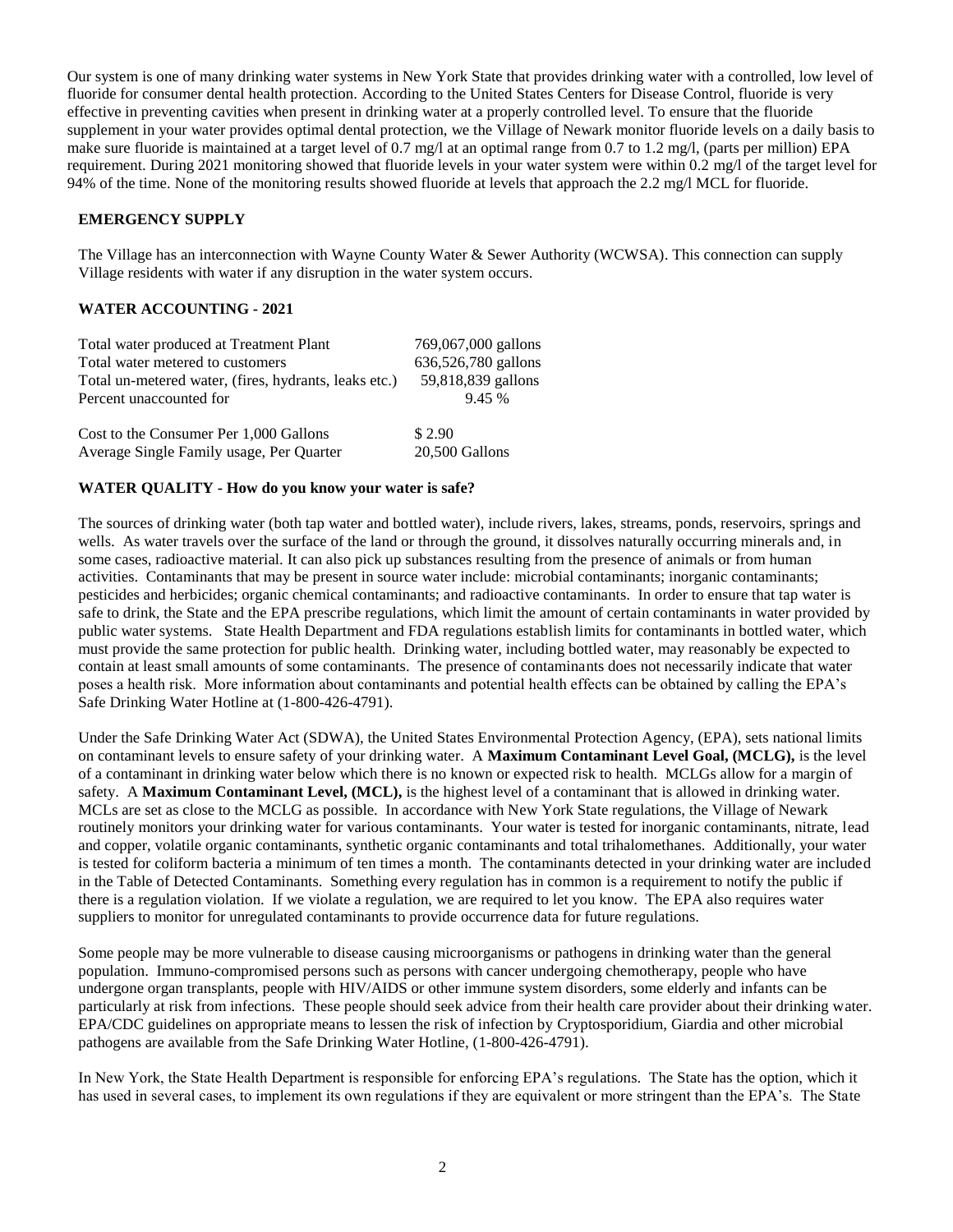Health Department reviews and approves treatment plant and distribution system modifications as well as new construction. They also review all our operating and monitoring data for compliance on a monthly basis.

# **TURBIDITY**

Turbidity is a measure of the cloudiness of the water. We monitor it because it is a good indicator of the effectiveness of our filtration system. Below is a table showing performance standards determined by the State and the results of our monitoring.

| Contaminant                                            | <b>Violation</b><br>Yes/No | Date of Highest<br><b>Sample</b> | Level<br><b>Detected</b> | <b>MCLG</b> | <b>Regulatory Limit</b><br>(MCL, TT, or AL)  |
|--------------------------------------------------------|----------------------------|----------------------------------|--------------------------|-------------|----------------------------------------------|
| Turbidity (Highest)<br><b>Annual Test Result)</b>      | N <sub>0</sub>             | 07/08/21                         | .51 NTU                  | N/A         | $TT=<5 NTU$                                  |
| Lowest Monthly %<br>of Samples meeting<br>Requirements | N <sub>0</sub>             |                                  | 99.9%                    | N/A         | $TT = 95\%$ of samples $< 1.0$<br><b>NTU</b> |
| Distribution<br>Turbidity *                            | N <sub>0</sub>             | 02/16/21                         | .82 NTU                  | N/A         | $MCL=5 N T U$                                |

Notes:

State regulations require that turbidity must always be below 5 NTU. The regulations also require that 95% of the turbidity samples collected have measurements below 1.0 NTU. 100% of the turbidity measurements of water leaving the Newark Filter Plant in 2021 were below 1.0 NTU.

\*Distribution Turbidity is a measure of the cloudiness of the water found in the distribution system. We monitor it because it is a good indicator of water quality. High turbidity can hinder the effectiveness of disinfectants. Our highest monthly distribution turbidity measurement during the year (.82 NTU), occurred in February 2021. This is below the State's maximum contaminant level (5 NTU).

| <b>Parameter</b>                   | <b>Violations</b><br>Yes/No | <b>EPA/NYS</b><br>Limits | <b>Units</b>    | <b>Results</b> | <b>Samples</b><br>In<br>2017 | <b>Likely Source of</b><br>Contamination                                                                                                                         |
|------------------------------------|-----------------------------|--------------------------|-----------------|----------------|------------------------------|------------------------------------------------------------------------------------------------------------------------------------------------------------------|
| Radioactive<br><b>Contaminants</b> |                             |                          |                 |                |                              |                                                                                                                                                                  |
| Gross Alpha<br>(Sampled 9/19/17)   | N <sub>0</sub>              | 15                       | PCi/L           | 3.41           | $\mathbf{1}$                 | Erosion of natural deposits of<br>certain minerals that are<br>radioactive and may emit a form<br>of radiation known as alpha<br>radiation.                      |
| Gross Beta<br>(Sampled 9/19/17)    | No                          | $50*$                    | PCi/L           | 4.58           | $\mathbf{1}$                 | Decay of natural and manmade<br>deposits of certain minerals that<br>are radioactive and may emit a<br>form of radiation known as<br>photons and beta radiation. |
| Radium $-226*$                     | N <sub>o</sub>              | 5                        | PCi/L           | ND             |                              | Erosion of natural deposits                                                                                                                                      |
| Radium $-228*$                     | N <sub>o</sub>              | 5                        | pCi/L           | 0.0827         | 1                            | Erosion of natural deposits                                                                                                                                      |
| Uranium                            | N <sub>0</sub>              | 30                       | $\frac{u g}{l}$ | 0.30           | $\mathbf{1}$                 | Erosion of natural deposits                                                                                                                                      |

#### **Tables of Detected Contaminants**

\* - Radium 226 and 228 is sampled by taking 1 grab sample per calendar quarter and analyzing the composite of those samples.

The State considers 50 pci/L to be the level of concern for beta particles.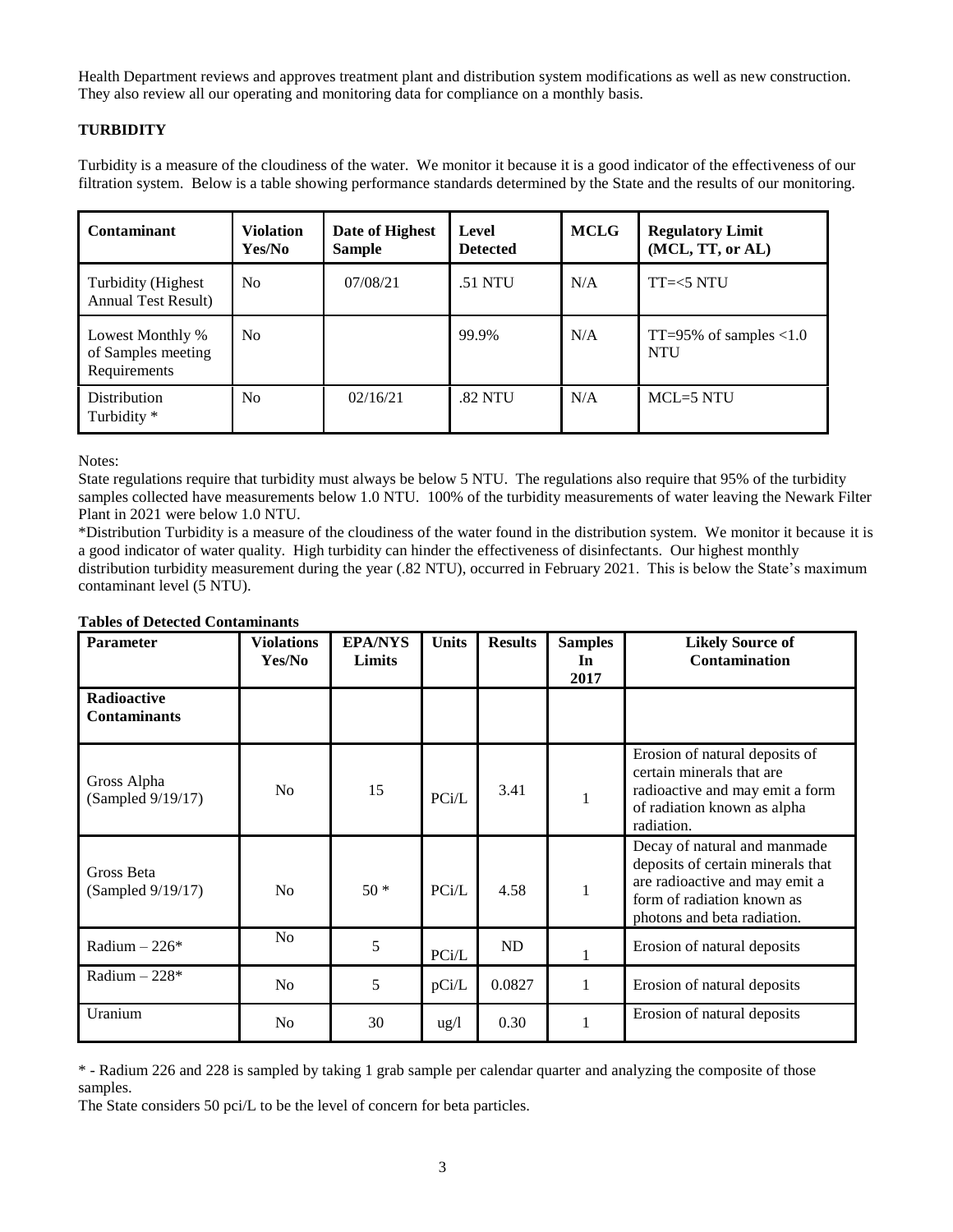#### **Tables of Detected Contaminants, (cont.)**

| <b>Parameters</b><br>(sampled 10/14/21) | <b>EPA/NYS Limits</b> | <b>Units</b> | <b>Results</b> | <b>Likely Source of Contamination</b>         |
|-----------------------------------------|-----------------------|--------------|----------------|-----------------------------------------------|
| <b>Barium</b>                           |                       |              |                | <b>Erosion of natural deposits;</b>           |
|                                         |                       |              |                | Discharge of drilling wastes;                 |
|                                         | 2                     | ppm          | .025           | Discharge from metal refineries.              |
| <b>Nickel</b>                           |                       |              |                | Nickel enters groundwater and surface         |
|                                         |                       |              |                | water by dissolution of rocks and soils, from |
|                                         |                       |              |                | atmospheric fallout, from biological decays   |
|                                         | N/A                   | ppm          | .0012          | and from waste disposal.                      |
| Chromium                                |                       |              |                | Discharge from steel and pulp mills;          |
|                                         |                       |              |                | <b>Erosion of natural deposits</b>            |
|                                         | $\cdot$               | ppm          | .0020          |                                               |
| <b>Nitrate</b>                          |                       |              |                | Run off from fertilizer use; Leaching from    |
|                                         |                       |              |                | septic tanks, sewage; erosion of natural      |
|                                         | 10                    | ppm          | .24            | deposits                                      |
| <b>Fluoride</b>                         |                       |              |                | Erosion of natural deposits; Water additive   |
|                                         | 2.2                   | ppm          | .44            | that promotes strong teeth; Discharge from    |
|                                         |                       |              |                | fertilizer and aluminum refineries.           |
| 1, 4-Dioxane                            | $\mathbf{1}$          | ppb          | .04            | Released into the environment from            |
| (sampled 04/20/21)                      |                       |              |                | commercial and industrial sources and is      |
|                                         |                       |              |                | associated with inactive and hazardous        |
|                                         |                       |              |                | waste sites.                                  |

| <b>Parameter</b><br>Sampled 6/10/21-6/17/21 | <b>EPA/NYS</b><br>Limits | <b>Range of Values</b> | <b>90th Percentile</b><br><b>Value</b> | % Homes Exceeding<br><b>Action Level</b> |
|---------------------------------------------|--------------------------|------------------------|----------------------------------------|------------------------------------------|
| Lead                                        | $AL=15$ ug/l             | $ND - 2.1$ ug/l        | $1.4 \text{ ug}/l$                     | $0\%$                                    |
| Copper                                      | $AL=1.3$ mg/l            | .014 mg/l $-$ .91 mg/l | .70 mg/l                               | $0\%$                                    |

What should I do?

Call us at the number below to find out where to get your water tested for copper.

Run your water for 15-30 seconds or until it becomes cold before using it for drinking or cooking. This flushes any standing copper from the pipes.

Don't cook or drink water from the hot water tap: copper dissolves more easily in hot water.

Do not boil your water to remove copper. Excessive boiling makes the copper more concentrated.

What does this mean?

This is not an emergency. If it had been, you would have been notified within 24 hours.

Copper is an essential nutrient, but some people who drink water containing copper in excess of the action level over a relatively short period of time could experience gastrointestinal distress. Some people who drink water containing water in excess of the action level over many years could suffer liver or kidney damage. People with Wilson's disease should consult their personal doctor.

The addition of an orthophosphate sequestering agent to our finished water in September 2013 has worked to reduce the copper levels in your drinking water and continues to maintain acceptable water quality.

The Village of Newark has worked closely with Department of Health to resolve the previous problem. For more information please contact Michael Gonzalez at 585-289-6094 or the Geneva office of the Department of Health at 315-789-3030.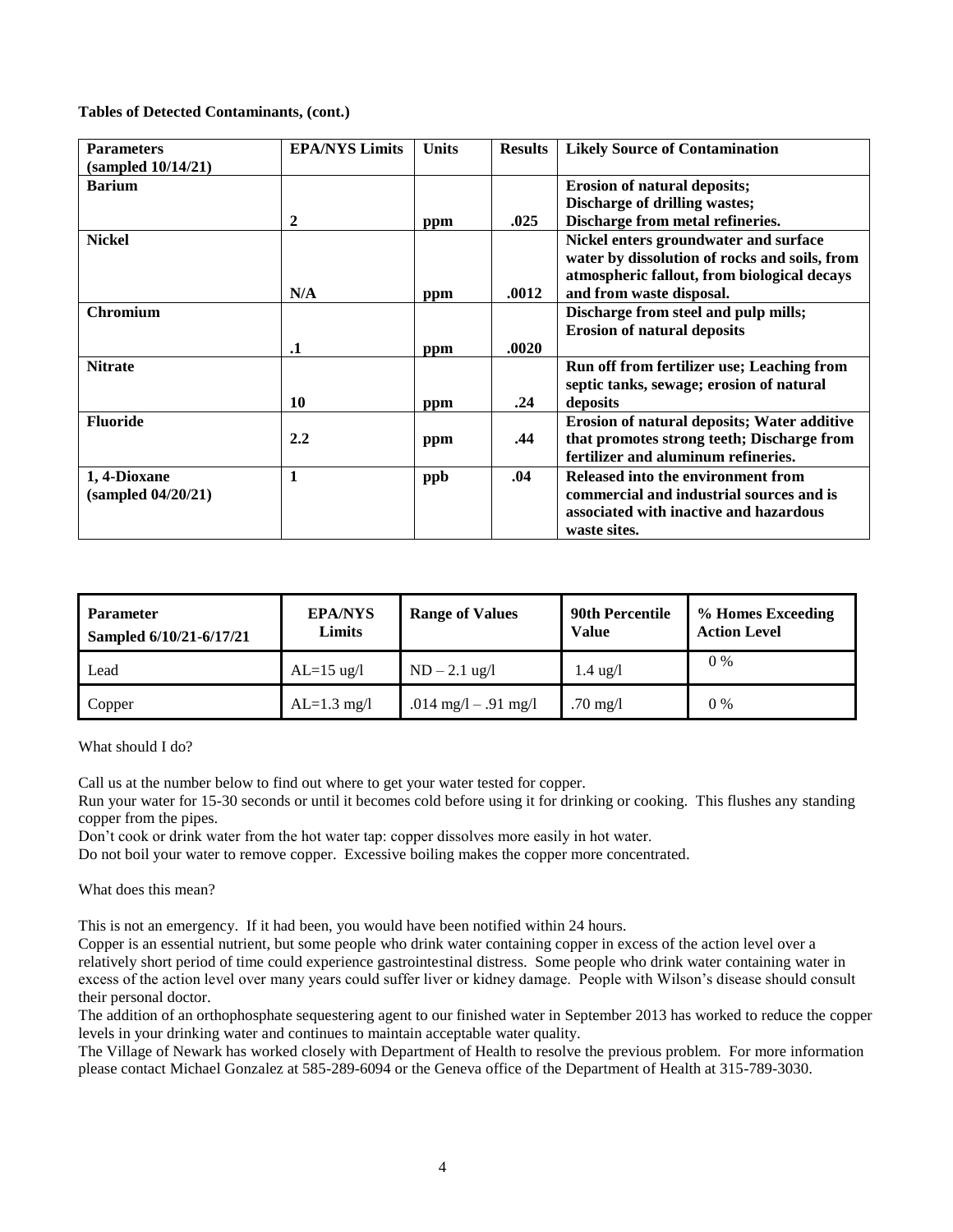| Total Trihalomethanes (TTHMs - chloroform, bromodichloromethane, dibromochloromethane, and bromoform) |                             |                                |             |                |             |                                                                                                         |  |  |  |
|-------------------------------------------------------------------------------------------------------|-----------------------------|--------------------------------|-------------|----------------|-------------|---------------------------------------------------------------------------------------------------------|--|--|--|
|                                                                                                       | <b>Violations</b><br>Yes/No | <b>MCL</b>                     | <b>MCLG</b> | Range          | Average     | Likely source of contamination                                                                          |  |  |  |
| Stage 2                                                                                               | N <sub>o</sub>              | $80\frac{\text{kg}}{\text{l}}$ | n/a         | $38 - 95$ ug/l | 75 ug/l $*$ | By-product of drinking water<br>chlorination needed to kill harmful<br>organisms. TTHMs are formed when |  |  |  |
|                                                                                                       |                             |                                |             |                |             | source water contains large amounts of<br>organic material                                              |  |  |  |

| HAA 5 – (Dibromoacetic acid, Dichloroacetic acid, Monobromoacetic acid, Monochloroacetic acid, Trichloroacetic acid) |                             |            |             |                |                     |                                               |  |  |  |
|----------------------------------------------------------------------------------------------------------------------|-----------------------------|------------|-------------|----------------|---------------------|-----------------------------------------------|--|--|--|
|                                                                                                                      | <b>Violations</b><br>Yes/No | <b>MCL</b> | <b>MCLG</b> | Range          | Average             | Likely source of contamination                |  |  |  |
| Stage 2                                                                                                              | N <sub>o</sub>              | $60$ ug/l  | n/a         | $17 - 42$ ug/l | $46 \text{ ug}/l *$ | By-product of drinking water<br>chlorination. |  |  |  |
|                                                                                                                      |                             |            |             |                |                     |                                               |  |  |  |

#### **\* This level represents the highest locational running annual average calculated quarterly from data collected.**

The Village of Newark is required to collect and analyze a minimum of ten, (10), total coliform samples from various points within the Village each month. The table below summarizes total coliform testing for 2021.

| <b>Parameter</b>              | <b>EPA/NYS Limits</b> | Units          | Low        | High    | <b>Violations</b> | Samples in 2021 |
|-------------------------------|-----------------------|----------------|------------|---------|-------------------|-----------------|
| Coliform (see notation below) | $\ast$                | colonies/100ml | <b>NEG</b> | Present | No                | 128             |
| E. Coli                       | *                     |                | <b>NEG</b> |         | No                | 128             |

 $* = a$  violation occurs when two or more samples a month are total coliform positive.

**Total Coliforms** – Coliforms are bacteria that are naturally present in the environment and are used as an indicator that other, potentially harmful, bacteria may be present.

**Fecal Coliform/E. Coli** – Fecal coliforms and E. coli are bacteria whose presence indicates that the water may be contaminated with human or animal wastes. Microbes in these wastes can cause short-term effects, such as diarrhea, cramps, nausea, headaches, or other symptoms. They may pose a special health risk for infants, young children, and people with severely compromised immune systems.

## **KEY:**

**AL** = Action Level - The concentration of a contaminant, which if exceeded, triggers treatment or other requirements which a water system must follow.

**Maximum Contaminant Level, (MCL)** = The highest level of a contaminant that is allowed in drinking water. MCLs are set as close as possible to the MCLGs as feasible.

**Maximum Contaminant Level Goal, (MCLG)** = The level of a contaminant in drinking water below which there is no known or expected risk to health. MCLGs allow for a margin of safety.

**Maximum Residual Disinfectant Level, (MRDL)** = The highest level of a disinfectant allowed in drinking water. There is convincing evidence that addition of a disinfectant is necessary for control of microbial contaminants.

**Maximum Residual Disinfectant Level Goal, (MRDLG)** = The level of a drinking water disinfectant below which there is no known or expected health risk. MRDLGs do not reflect the benefits of the use of disinfectants to control microbial contamination.

**ND** = Not detected, absent or present at less than testing method detection level. All testing methods are EPA approved with detection limits much less than the MCL.

**NEG** = Negative results.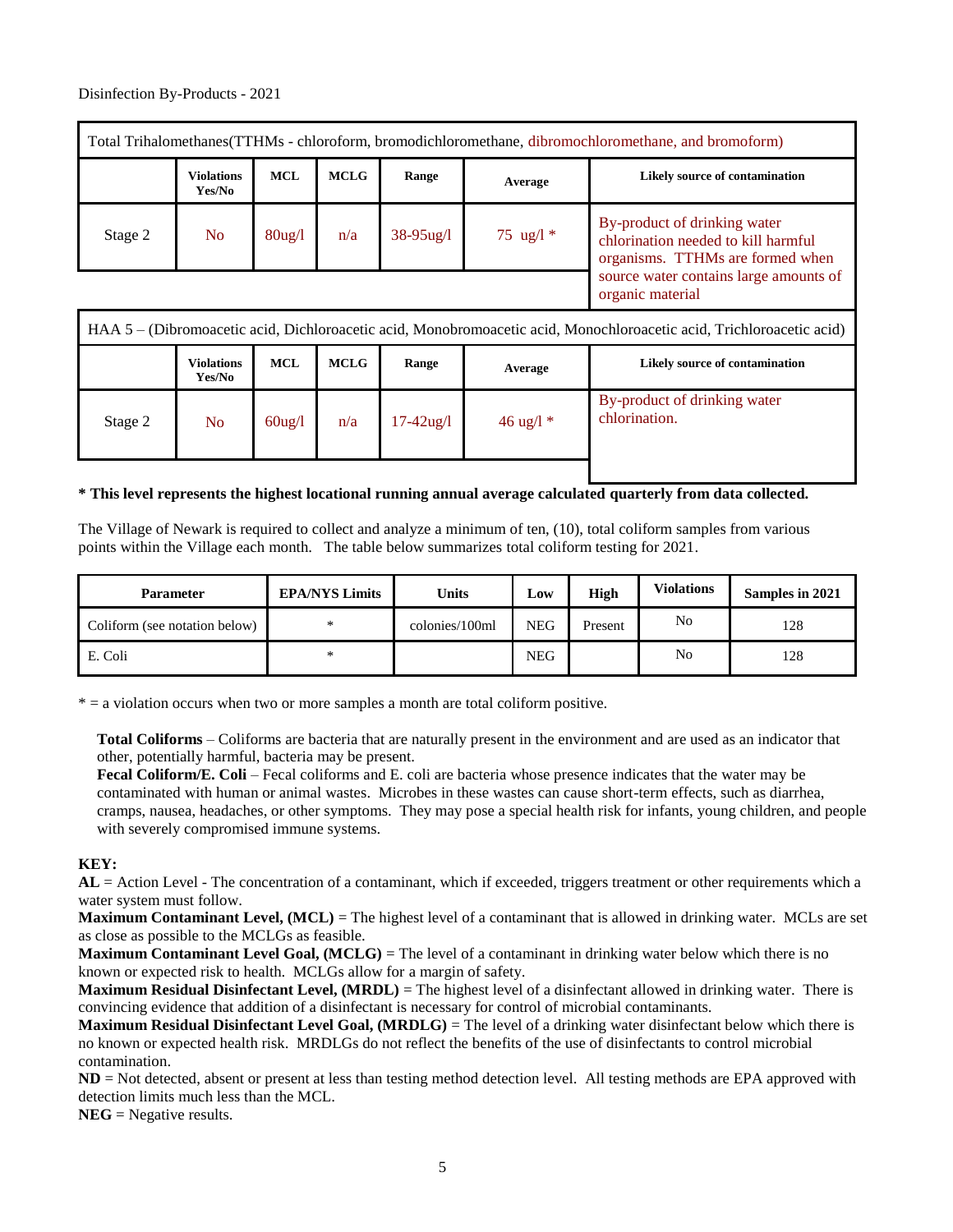**NS** = No standard.

**NTU** = turbidity unit of measurement (Nephelometric Turbidity Units).

**TT** = Treatment Technique - a required process intended to reduce the level of a contaminant in drinking water.

**Mg/L** = Milligram per liter- corresponds to one part of liquid in one million parts of liquid (parts per million -ppm).

**Pci/L** = Picocuries per liter - a measure of the radioactivity in water.

**Ug/L** = Micrograms per liter - corresponds to one part of liquid in one billion parts of liquid (parts per billion-ppb).

**Ng/l =** Nanograms per liter - corresponds to one part of liquid in one trillion parts of liquid (parts per trillion-ppt).

This portion of the Annual Water Quality Report will be viewable on the Village of Newark's website (villageofnewark.com) on or before May 15, 2022.

A water quality summary is available for your review at the Newark Public Library, High Street, Newark, NY 14513 or at the Village of Newark Office, 100 East Miller Street, Newark, NY 14513. If you would like a copy of this summary mailed to you please call the Village of Newark Office at (315) 331-4770. This Report has also been posted on the Village of Newark website, villageofnewark.com. Additional information on contaminants and health effects is available through the USEPA's Safe Drinking Water Hotline at 1-800-426-4791. The Geneva office of the New York State Department of Health has jurisdiction over the Village of Newark Water System. They can be contacted at: New York State Department of Health, Geneva District Office, 624 Pre-Emption Rd., Geneva, N.Y. 14456-1334, (315) 789-3030.

# **Security**

The Village of Newark feels the security of your water system is an important responsibility. We have upgraded our security systems and been in contact with local law enforcement to ensure protection of the water system infrastructure. We would ask that you, the public, become involved in our security efforts. If you see any suspicious activity in or around Village facilities, please contact the Village or any local law enforcement agency. Suspicious activity may include unattended fire hydrants with the caps off or the water running, unauthorized cars or people loitering near water storage facilities or people taking pictures of any Village property or infrastructure. Your help in this effort would be greatly appreciated.

# **Conservation**

Newark's share of water from Canandaigua Lake is sufficient to supply our current, as well as, our future needs. Even with this in mind, we need to use water wisely. It takes energy and resources to treat and deliver water to your home. On hot summer days we sometimes have to produce almost twice as much water as we do during winter months. In an effort to promote the wise use of water, to avoid waste and reduce our energy demands, we offer the following conservation tips:

- $\triangleright$  Fixing leaking faucets can save hundreds of gallons of water over the course of a year. Use your water meter to detect hidden leaks. Simply turn off all taps and water using appliances, and then check the meter after 15 minutes. If it moved, you have a leak.
- $\triangleright$  Water your lawn only when necessary. When you walk on grass, does it spring back up? If it does, your lawn does not need watering. If water is needed, give your lawn a thorough soaking. The most effective time to water is before 10:00 AM because more of the water soaks into the ground. After that time you will lose water through evaporation. This also helps minimize energy and production peaks during the driest parts of the year.
- $\triangleright$  Check your toilet for leaks by putting a few drops of food coloring in the tank, watch for a few minutes to see if the color shows up in the bowl. It is not uncommon to lose up to 100 gallons a day from one of these otherwise invisible leaks.
- $\triangleright$  Put a layer of mulch around trees and plants to hold water for plants. Mulch will also discourage weed growth.

## **Violation Notice**

Newark Village is in violation of SSC Sections 5-1.50 and 5-1.72 for failure to monitor for and report the following contaminant(s) in March 2021: Table 9C – synthetic Organic Chemicals. As a Tier 3 Violation, the Village is required to perform public notification as follows:

*Newark Village is required to monitor your drinking water for specific contaminants on a regular basis. Results of regular monitoring are an indicator that your drinking water meets health standards. During March of 2021, we did not fully monitor or test for Synthetic Organic Chemicals, and therefore, cannot be sure the quality of your drinking water during that time.*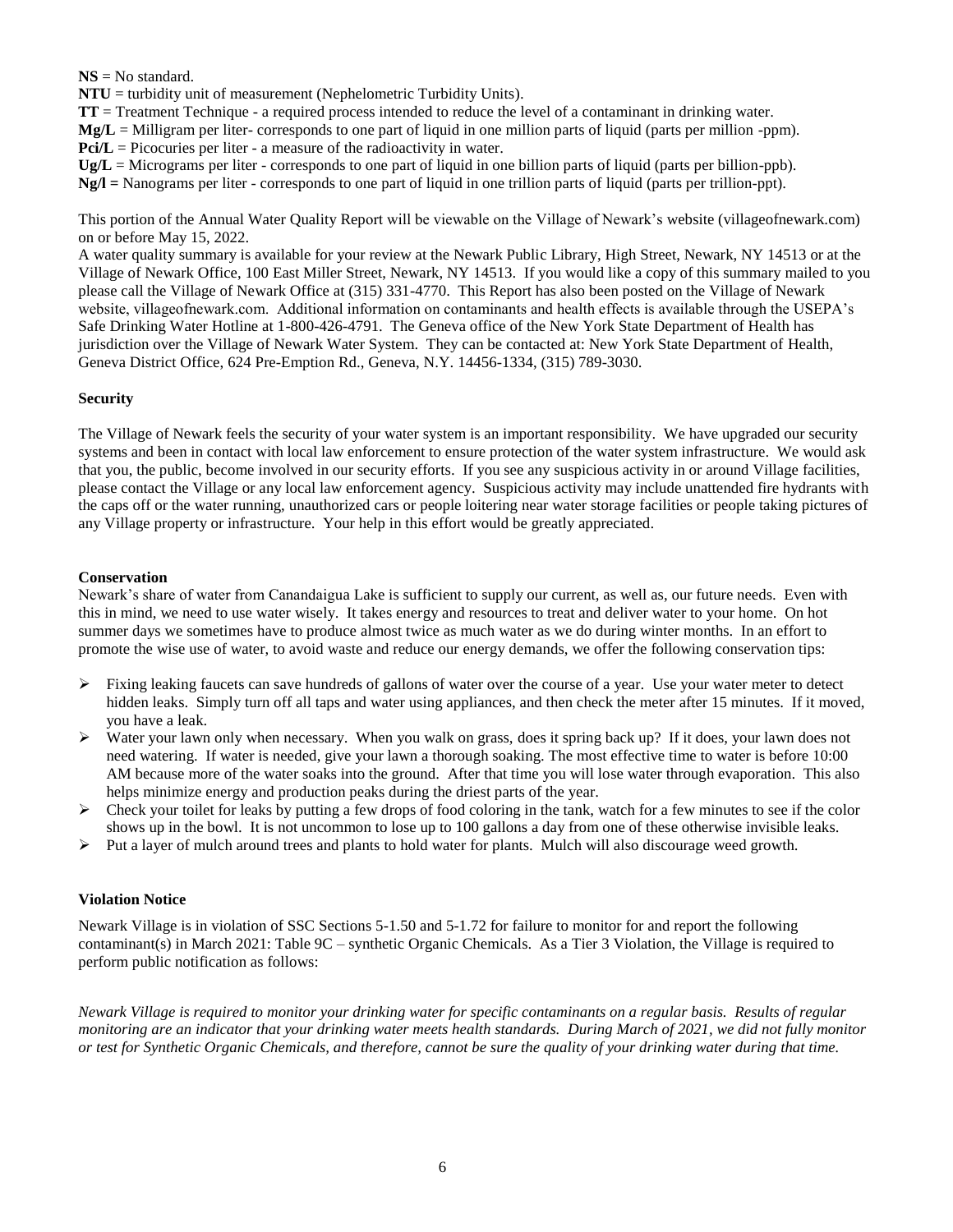# **VILLAGE of NEWARK**

# **ANNUAL WATER QUALITY REPORT**

**2021**

**ANALYTICAL RESULTS**

**SUPPLEMENT**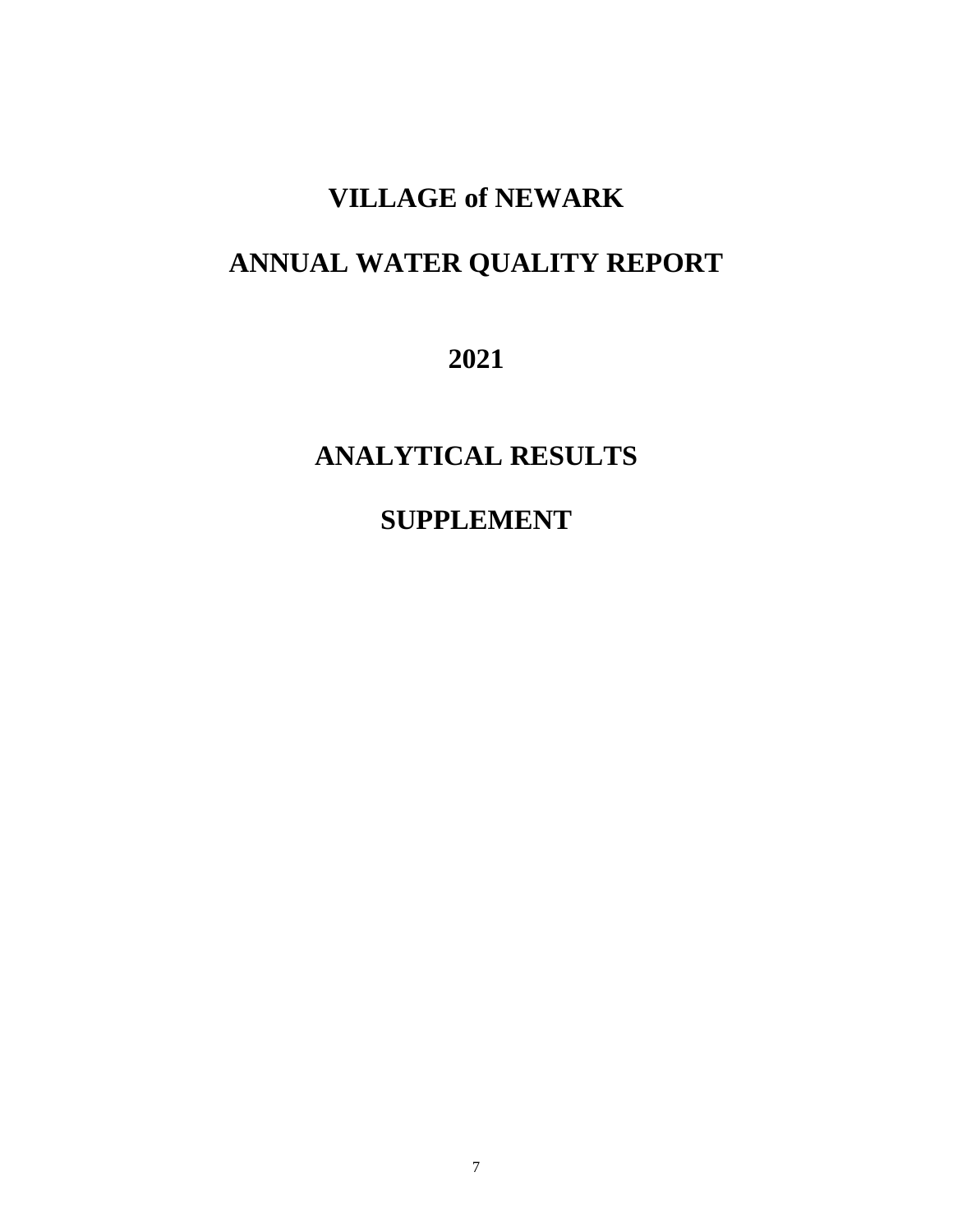# **VILLAGE of NEWARK Water Quality Monitoring Program Summary**

| Parameter                                      | <b>EPA/NYS</b><br><b>Limits</b> | <b>Units</b>           | Average    | <b>Results</b> | Samples in<br>2021 |
|------------------------------------------------|---------------------------------|------------------------|------------|----------------|--------------------|
| <b>Inorganics, Metals, Physical Parameters</b> |                                 |                        |            |                |                    |
| Antimony                                       | 6                               | ppb                    |            | ND             | 1                  |
| Arsenic                                        | 50                              | ppb                    |            | ND             | $\mathbf{1}$       |
| <b>Barium</b>                                  | $\sqrt{2}$                      | ppm                    |            | .025           | $\mathbf{1}$       |
| Berylium                                       | $\overline{4}$                  | ppb                    |            | ${\rm ND}$     | $\mathbf{1}$       |
| Cadmium                                        | $\mathfrak{S}$                  | ppb                    |            | ND             | $\mathbf{1}$       |
| Chromium                                       | $\cdot$ 1                       | ppm                    |            | .0020          | $\mathbf{1}$       |
| Cyanide Total                                  | 10                              | ppm                    |            | ${\rm ND}$     | $\mathbf{1}$       |
| Fluoride - Entry Point                         | 2.2                             | ppm                    |            | .44            | $\mathbf{1}$       |
| Mercury                                        | $\overline{2}$                  | ppb                    |            | ND             | $\mathbf{1}$       |
| Nickel                                         | $\rm N/A$                       | ppm                    |            | .0012          | $\mathbf{1}$       |
| Nitrate                                        | 10                              | ppm                    |            | .024           | $\mathbf{1}$       |
| Selenium                                       | 50                              | ppb                    |            | $\rm ND$       | $\mathbf{1}$       |
| Thallium                                       | $\overline{2}$                  | ppb                    |            | $\rm ND$       | $\mathbf{1}$       |
| 1,4 Dioxane                                    | $\mathbf{1}$                    | ppb                    |            | .04            | $\mathbf{1}$       |
| Perfluorooctanoic acid                         | 10                              | ppt                    |            | ${\rm ND}$     | $\mathbf{1}$       |
| Perfluorooctane sulfonic                       | 10                              | ppt                    |            | $\rm ND$       | 1                  |
| Coliform - Entry Point                         | $\ast$                          | Colonies<br>per 100 ml | <b>NEG</b> | <b>NEG</b>     | 12                 |
| Coliform - Dist. System                        | $\ast$                          | Colonies<br>per 100 ml | <b>NEG</b> | <b>NEG</b>     | 130                |
| <b>Volatile Organics</b>                       |                                 |                        |            |                |                    |
| 1,1,1,2-Tetrachloroethane                      | 5                               | ppb                    |            | $\rm ND$       | $\mathbf{1}$       |
| 1,1,2,2-Tetrachloroethane                      | $\mathfrak{S}$                  | ppb                    |            | $\rm ND$       | $\mathbf{1}$       |
| Tetrachloroethane                              | $\mathfrak{S}$                  | ppb                    |            | ND             | $\mathbf{1}$       |
| Toluene                                        | $\mathfrak{S}$                  | ppb                    |            | $\rm ND$       | $\mathbf{1}$       |
| 1,2,3-Trichlorobenzene                         | 5                               | ppb                    |            | $\rm ND$       | $\mathbf{1}$       |
| 1,2,4-Trichlorobenzene                         | $\mathfrak s$                   | ppb                    |            | ND             | $\mathbf{1}$       |
|                                                |                                 |                        |            |                |                    |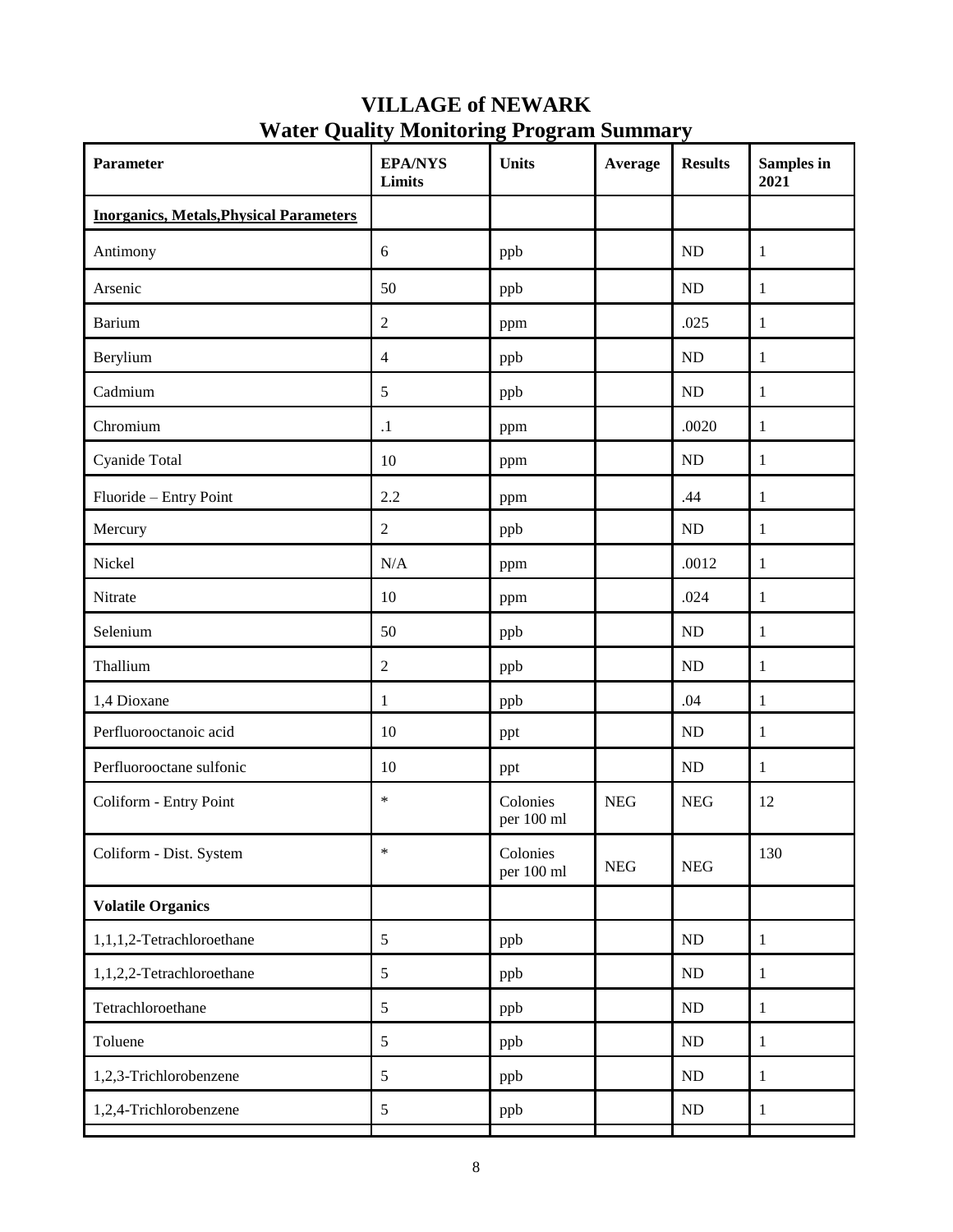| 1,1,1-Trichloroethane   | 5             | ppb | ND         | $\mathbf{1}$ |
|-------------------------|---------------|-----|------------|--------------|
| 1,1,2-Trichloroethane   | 5             | ppb | ND         | $\mathbf{1}$ |
| Trichloroethene         | $\mathfrak s$ | ppb | <b>ND</b>  | 1            |
| Trichlorofluormethane   | 5             | ppb | ND         | $1\,$        |
| 1,2,3-Trichloropropane  | $\sqrt{5}$    | ppb | ${\rm ND}$ | $\mathbf{1}$ |
| 1,2,4-Trimethylbenzene  | $\sqrt{5}$    | ppb | <b>ND</b>  | $\mathbf{1}$ |
| 1,3,5-Trimethylbenzene  | $\sqrt{5}$    | ppb | ND         | $\mathbf{1}$ |
| Vinyl chloride          | $\mathfrak s$ | ppb | ND         | $\mathbf{1}$ |
| o-Xylene                | $\mathfrak s$ | ppb | <b>ND</b>  | 1            |
| m-Xylene                | $\sqrt{5}$    | ppb | ND         | $\mathbf{1}$ |
| p-Xylene                | $\sqrt{5}$    | ppb | <b>ND</b>  | $\mathbf{1}$ |
| Benzene                 | $\mathfrak s$ | ppb | ND         | $\mathbf{1}$ |
| Bromobenzene            | $\sqrt{5}$    | ppb | ND         | $\mathbf{1}$ |
| Bromochloromethane      | 5             | ppb | ${\rm ND}$ | $\mathbf{1}$ |
| Bromomethane            | 5             | ppb | ND         | 1            |
| n-Butylbenzene          | $\mathfrak s$ | ppb | <b>ND</b>  | $\mathbf{1}$ |
| Sec-Butylbenzene        | $\sqrt{5}$    | ppb | ND         | $\mathbf{1}$ |
| tert-Butylbenzene       | $\sqrt{5}$    | ppb | ND         | $\mathbf{1}$ |
| Carbon tetrachloride    | $\mathfrak s$ | ppb | <b>ND</b>  | $\mathbf{1}$ |
| Chlorobenzene           | $\mathfrak s$ | ppb | ND         | $\mathbf{1}$ |
| Chloromethane           | 5             | ppb | $\rm ND$   | $\mathbf{1}$ |
| 2-Chlorotoluene         | $\sqrt{5}$    | ppb | <b>ND</b>  | $\mathbf{1}$ |
| 4-Chlorotoluene         | 5             | ppb | $\rm ND$   | $\mathbf{1}$ |
| Dibromomethane          | 5             | ppb | ND         | $\mathbf{1}$ |
| 1,2-Dichlorobenzene     | $\sqrt{5}$    | ppb | $\rm ND$   | $\mathbf{1}$ |
| 1,3-Dichlorobenzene     | 5             | ppb | $\rm ND$   | $\mathbf{1}$ |
| 1,4-Dichlorobenzene     | 5             | ppb | $\rm ND$   | $\mathbf{1}$ |
| Dichlorodifluoromethane | $\sqrt{5}$    | ppb | $\rm ND$   | $\mathbf{1}$ |
| 1,1-Dichloroethane      | $\sqrt{5}$    | ppb | $\rm ND$   | $\mathbf{1}$ |
| 1,2-Dichloroethane      | $\mathfrak s$ | ppb | $\rm ND$   | $\mathbf{1}$ |
| 1,1-Dichloroethene      | $\sqrt{5}$    | ppb | $\rm ND$   | $\mathbf{1}$ |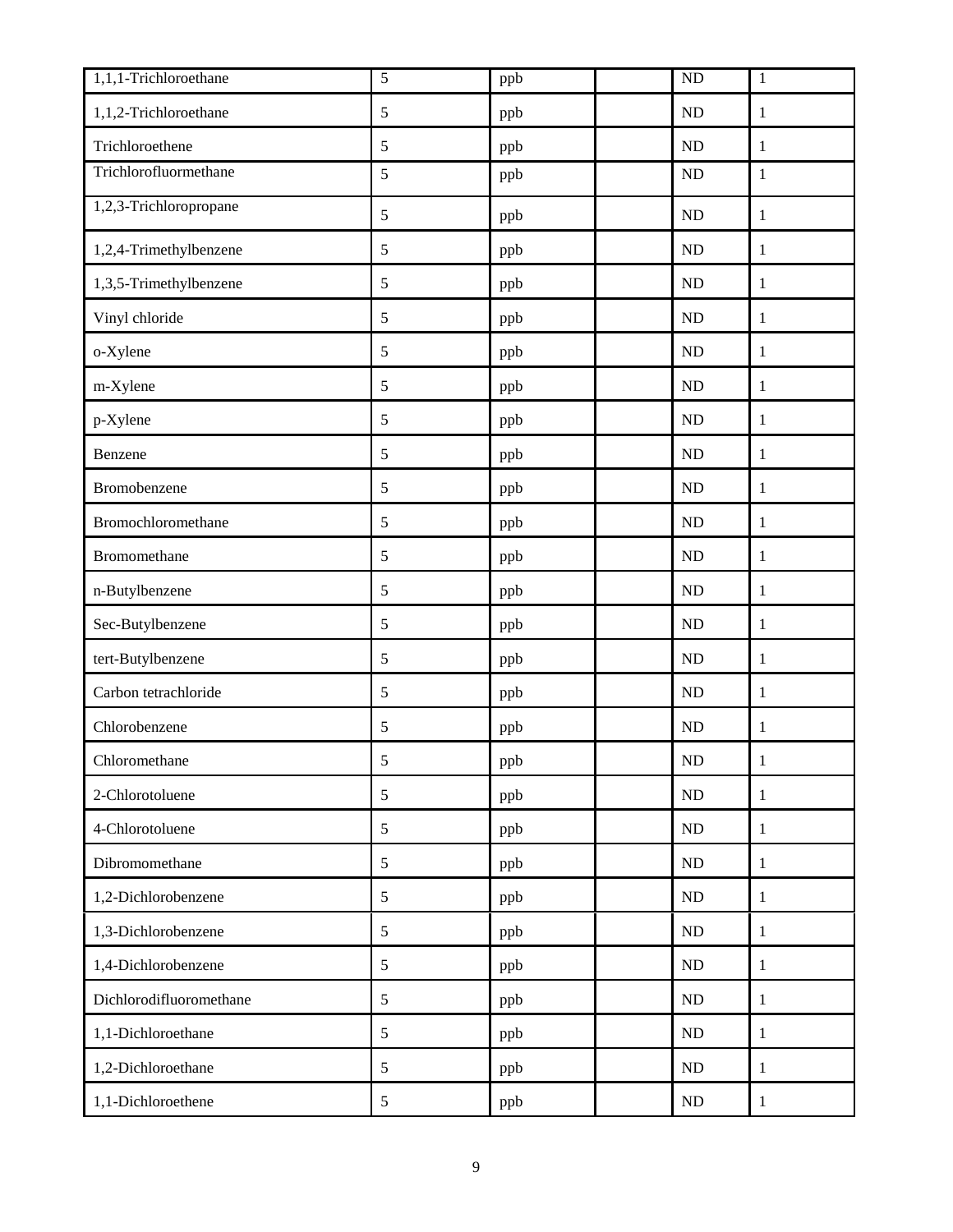| Cis-1,2-Dichloroethene                                                                                              | 5         | ppb |                | <b>ND</b> | $\mathbf{1}$ |  |  |  |
|---------------------------------------------------------------------------------------------------------------------|-----------|-----|----------------|-----------|--------------|--|--|--|
| trans-1,2-Dichloroethene                                                                                            | 5         | ppb |                | ND        | $\mathbf{1}$ |  |  |  |
| 1,2,-Dichloropropane                                                                                                | 5         | ppb |                | <b>ND</b> | $\mathbf{1}$ |  |  |  |
| 1,3-Dichloropropane                                                                                                 | 5         | ppb |                | ND        | 1            |  |  |  |
| 2,2-Dichloropropane                                                                                                 | 5         | ppb |                | <b>ND</b> | $\mathbf{1}$ |  |  |  |
| 1,1-Dichloropropene                                                                                                 | 5         | ppb |                | <b>ND</b> | $\mathbf{1}$ |  |  |  |
| Cis-1,3-Dichloropropene                                                                                             | 5         | ppb |                | <b>ND</b> | $\mathbf{1}$ |  |  |  |
| trans-1,3-Dichloropropene                                                                                           | 5         | ppb |                | <b>ND</b> | 1            |  |  |  |
| Ethylbenzene                                                                                                        | 5         | ppb |                | <b>ND</b> | $\mathbf{1}$ |  |  |  |
| Hexachlorobutadiene                                                                                                 | 5         | ppb |                | <b>ND</b> | $\mathbf{1}$ |  |  |  |
| Isopropylbenzene (Cumene)                                                                                           | 5         | ppb |                | <b>ND</b> | 1            |  |  |  |
| 4-Isopropytoluene (Cymene)                                                                                          | 5         | ppb |                | <b>ND</b> | $\mathbf{1}$ |  |  |  |
| Methylene chloride                                                                                                  | 5         | ppb |                | <b>ND</b> | $\mathbf{1}$ |  |  |  |
| n-Propylbenzene                                                                                                     | 5         | ppb |                | <b>ND</b> | $\mathbf{1}$ |  |  |  |
| Styrene                                                                                                             | 5         | ppb |                | <b>ND</b> | 1            |  |  |  |
| HAA 5, (dibromoacetic acid, dichloroacetic acid, monobromoacetic acid, monochloroacetic acid, trichloroacetic acid) |           |     |                |           |              |  |  |  |
| Stage 2                                                                                                             | $60$ ug/l | ppb | $17 - 42$ ug/l |           | Quarterly    |  |  |  |
| Total Trihalomethanes, (chloroform, bromodichloromethane, dibromochloromethane, bromoform)                          |           |     |                |           |              |  |  |  |
| Stage 2                                                                                                             | $80$ ug/l | ppb | 38-95ug/l      |           | Quarterly    |  |  |  |

| <b>Parameter</b>                   | <b>Violations</b><br>Yes/No | <b>EPA/NYS</b><br>Limits | <b>Units</b> | <b>Results</b> | <b>Samples</b><br>In<br>2017 | <b>Likely Source of</b><br>Contamination                                                                                                                         |
|------------------------------------|-----------------------------|--------------------------|--------------|----------------|------------------------------|------------------------------------------------------------------------------------------------------------------------------------------------------------------|
| Radioactive<br><b>Contaminants</b> |                             |                          |              |                |                              |                                                                                                                                                                  |
| Gross Alpha<br>(Sampled 9/19/17)   | N <sub>0</sub>              | 15                       | PCi/L        | 3.41           |                              | Erosion of natural deposits of<br>certain minerals that are<br>radioactive and may emit a<br>form of radiation known as<br>alpha radiation.                      |
| Gross Beta<br>(Sampled 9/19/17)    | N <sub>o</sub>              | $50*$                    | PCi/L        | 4.58           |                              | Decay of natural and manmade<br>deposits of certain minerals that<br>are radioactive and may emit a<br>form of radiation known as<br>photons and beta radiation. |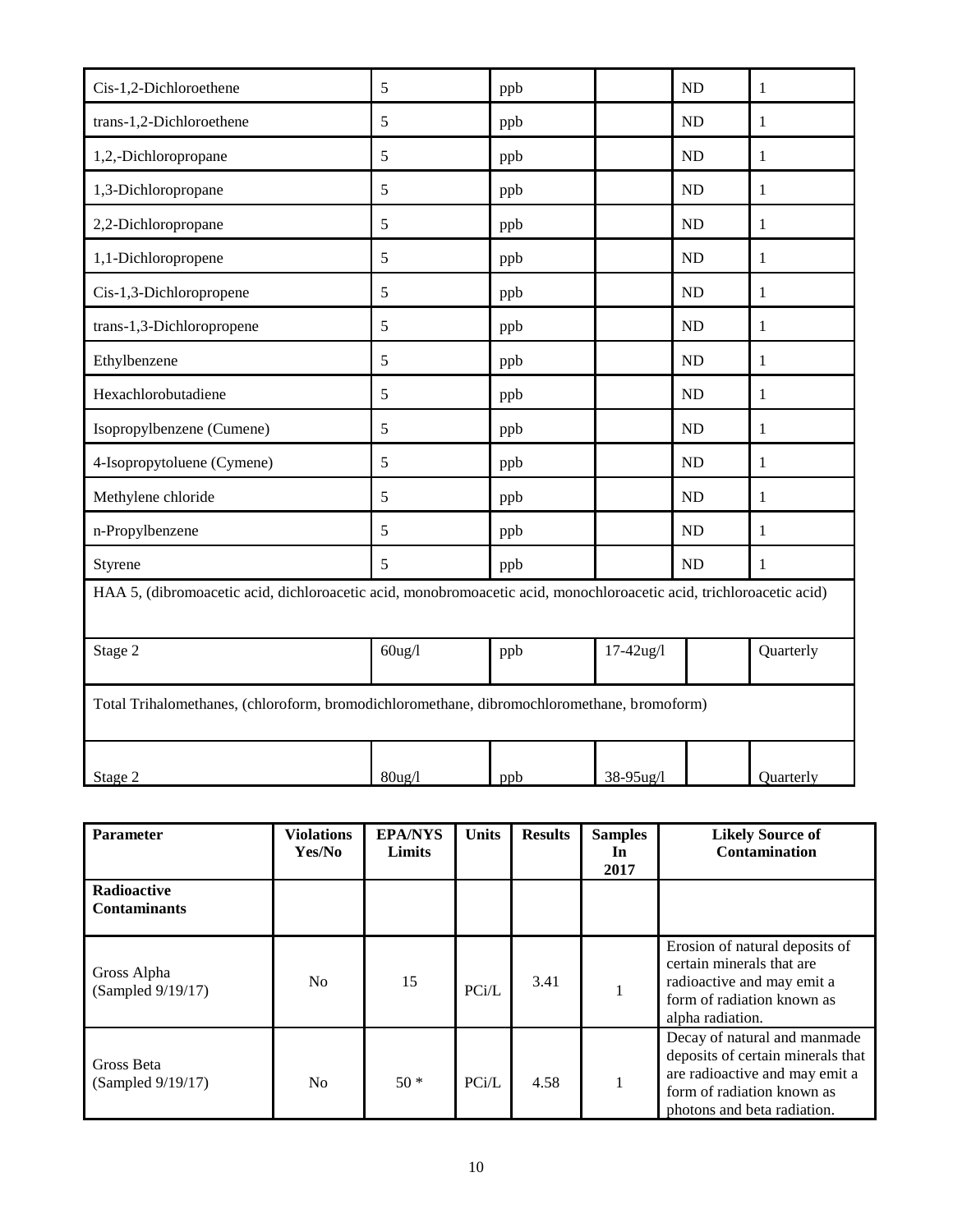| Radium $-226*$ | No | PCi/L | ND    | Erosion of natural deposits |
|----------------|----|-------|-------|-----------------------------|
| Radium $-228*$ | No | pCi/L | 0.827 | Erosion of natural deposits |
| Uranium        | No | ug/l  | 0.30  | Erosion of natural deposits |

• The State considers 50 pci/L to be the level of concern for beta particles.

The table below summarizes total coliform testing for 2021.

| <b>Parameter</b>                 | <b>EPA/NYS</b><br>Limits | <b>Units</b>       | Low        | High       | <b>Violations</b> | <b>Samples</b><br>in 2021 |
|----------------------------------|--------------------------|--------------------|------------|------------|-------------------|---------------------------|
| Coliform (see<br>notation below) |                          | colonies/<br>100ml | <b>NEG</b> | <b>NEG</b> | N <sub>0</sub>    | 130                       |
| E. Coli                          |                          |                    | <b>NEG</b> |            | N <sub>0</sub>    | 130                       |

\* = a violation occurs when two or more samples a month are total coliform positive.

**Total Coliforms** – Coliforms are bacteria that are naturally present in the environment and are used as an indicator that other, potentially harmful, bacteria may be present.

**Fecal Coliform/E. Coli** – Fecal coliforms and E. coli are bacteria whose presence indicates that the water may be contaminated with human or animal wastes. Microbes in these wastes can cause short-term effects, such as diarrhea, cramps, nausea, headaches, or other symptoms. They may pose a special health risk for infants, young children, and people with severely compromised immune systems.

## **KEY:**

**AL** = Action Level - The concentration of a contaminant, which if exceeded, triggers treatment or other requirements which a water system must follow.

**Maximum Contaminant Level, (MCL)** = The highest level of a contaminant that is allowed in drinking water. MCLs are set as close as possible to the MCLGs as feasible.

**Maximum Contaminant Level Goal, (MCLG)** = The level of a contaminant in drinking water below which there is no known or expected risk to health. MCLGs allow for a margin of safety.

**Maximum Residual Disinfectant Level, (MRDL)** = The highest level of a disinfectant allowed in drinking water. There is convincing evidence that addition of a disinfectant is necessary for control of microbial contaminants.

**Maximum Residual Disinfectant Level Goal, (MRDLG)** = The level of a drinking water disinfectant below which there is no known or expected health risk. MRDLGs do not reflect the benefits of the use of disinfectants to control microbial contamination.

**ND** = Not detected, absent or present at less than testing method detection level. All testing methods are EPA approved with detection limits much less than the MCL.

**NEG** = Negative results.

**NS** = No standard.

**NTU** = turbidity unit of measurement (Nephelometric Turbidity Units).

**TT** = Treatment Technique - a required process intended to reduce the level of a contaminant in drinking water.

**Mg/L** = Milligram per liter- corresponds to one part of liquid in one million parts of liquid (parts per million -ppm).

**Pci/L** = Picocuries per liter - a measure of the radioactivity in water.

**Ug/L** = Micrograms per liter - corresponds to one part of liquid in one billion parts of liquid (parts per billion-ppb).